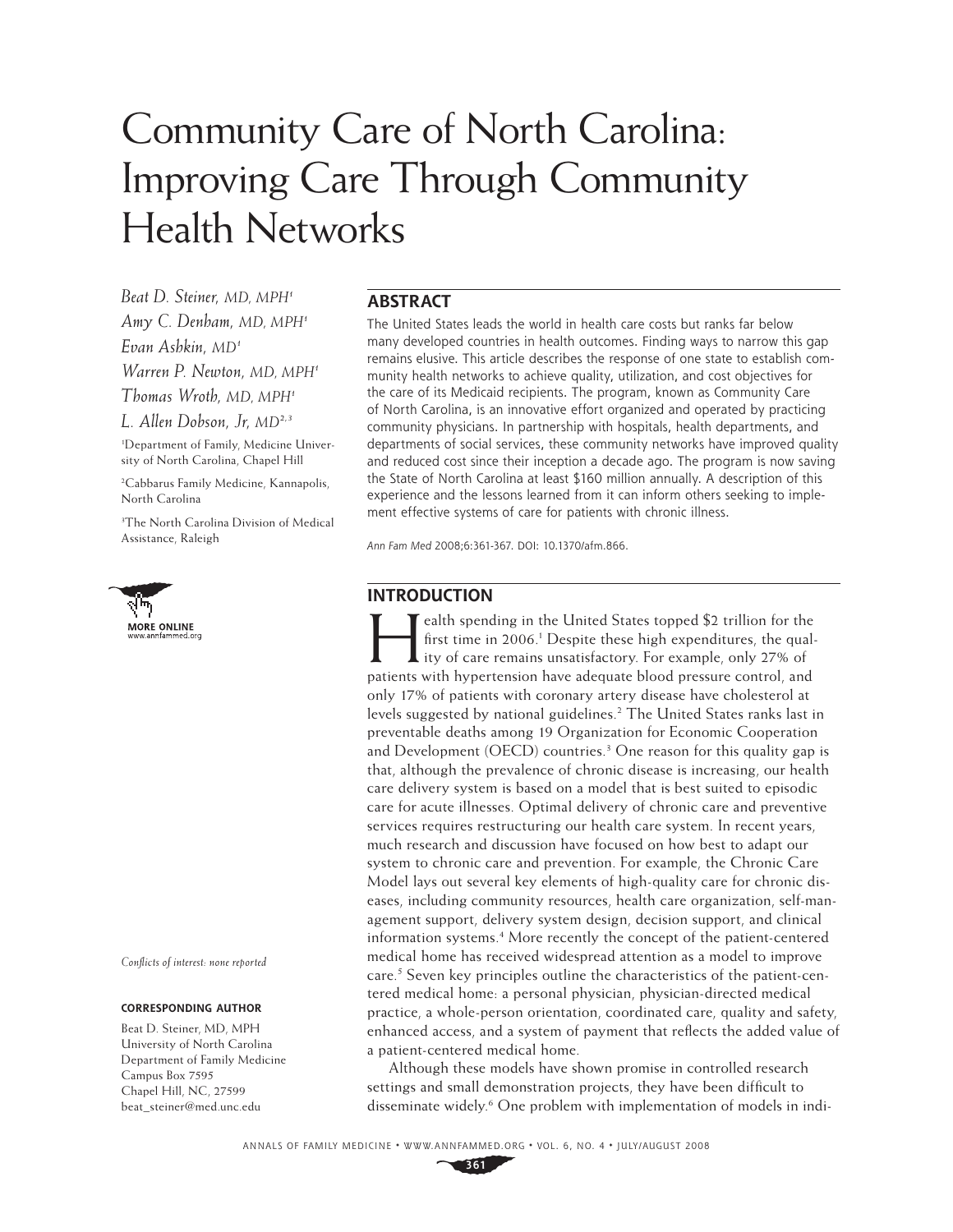vidual practices is that the current funding structure of health care is based on acute care. When practices are reimbursed on a fee-for-service basis for episodic care, finding the resources to redesign a practice, develop systems of care, and implement the elements of these new models of care can be difficult. Moreover, to improve outcomes for many clinical problems, new resources would need to be devoted to facilitate care outside the office, such as case management.

We describe a program that incorporates components of these models and has been disseminated widely. Community Care of North Carolina (CCNC) built a partnership between a large funder of health care (Medicaid), primary care physicians, and other local health care providers to achieve quality, utilization, and cost objectives in the management of care for Medicaid recipients across North Carolina.7 CCNC was not led by health services researchers intent on defining a model for publication. Instead, CCNC was a grassroots response by practicing physicians, community health care leaders, and state policy makers to meet the challenge of providing cost-effective highquality care for Medicaid patients.

Within the CCNC program, approximately 1,200 primary care practices across North Carolina manage the care of about 750,000 Medicaid patients, roughly 80% of the state Medicaid population, or almost 10% of the North Carolina population. Of those Medicaid patients not currently enrolled in the program, most have both Medicaid and Medicare (dually eligible) or are pregnant women, and the CCNC is currently working on a waiver to be able to enroll the dually eligible in greater numbers. The 1,200 primary care practices enrolled in CCNC represent more than 50% of North Carolina primary care practices. Efforts are underway to engage more effectively the remainder of primary care practices, as well as other medical specialists. We hope that a more detailed description of these efforts can serve as an inspiration for others.

## **THE STRUCTURE OF CCNC**

The CCNC program has created community health networks organized and operated by community physicians, hospitals, health departments, and departments of social services. Each network employs a fulltime program director, a part-time medical director, and a team of case managers. Some networks have hired additional staff to help with data analysis and other network initiatives. Each network is guided by a steering committee that consists of physicians and representatives from the local hospitals, health departments, and departments of social services. Medical management committees consisting of physicians from

participating practices meet to develop initiatives and monitor progress. A statewide infrastructure, which helps to coordinate and support the 14 individual networks (Supplemental Figure 1, which can be found online at http://www.annfammed.org/cgi/con-祠乡 tent/full/6/4/361/DC1), provides direct financial assistance in proportion to the number of patients in the network. This money is used primarily for network staff salary, especially for case managers. Support also includes other activities, such as analyzing data, convening meetings, and developing protocols.

CCNC is unique because it has successfully combined the following key features on a large scale: (1) linking patients to a medical home, (2) engaging practices in quality improvement efforts, (3) case managing high-risk patients, (4) planning interventions and measuring success using quality data, and (5) providing a statewide structure but retaining control at a regional level. The following section describes this structure, as well as current challenges, in greater detail.

#### **Linking Patients to a Medical Home**

Each CCNC patient is linked to a medical home. Individual CCNC practices do not meet all the functions of the recently defined patient-centered medical home, but the linkage between patients and a primary care practice established during the creation of CCNC represents the early development of this concept. For a management fee (in addition to the usual fee schedule of Medicaid) the practices provide ongoing comprehensive primary care and arrange care with other qualified health care professionals as needed. CCNC practices offer improved access, which includes 24-hour on-call coverage. They also engage in quality improvement projects defined by CCNC. These quality improvement efforts are further defined below.

Community partners, such as local hospitals, health departments, and county health departments and county departments of social services, are integral members of each network, so that the CCNC medical practices are linked more strongly to the community. CCNC case managers are often community based, working with several practices at the same time. Community practices are encouraged to work together as peers. This community connection is emphasized in the Chronic Care Model and has helped CCNC succeed. This community connection has less emphasis in the current definition of the patient-centered medical home.

#### **Challenges That Remain**

A full implementation of the patient-centered medical home, as recently defined at a national level, has not occurred. Although many of the features described

**362**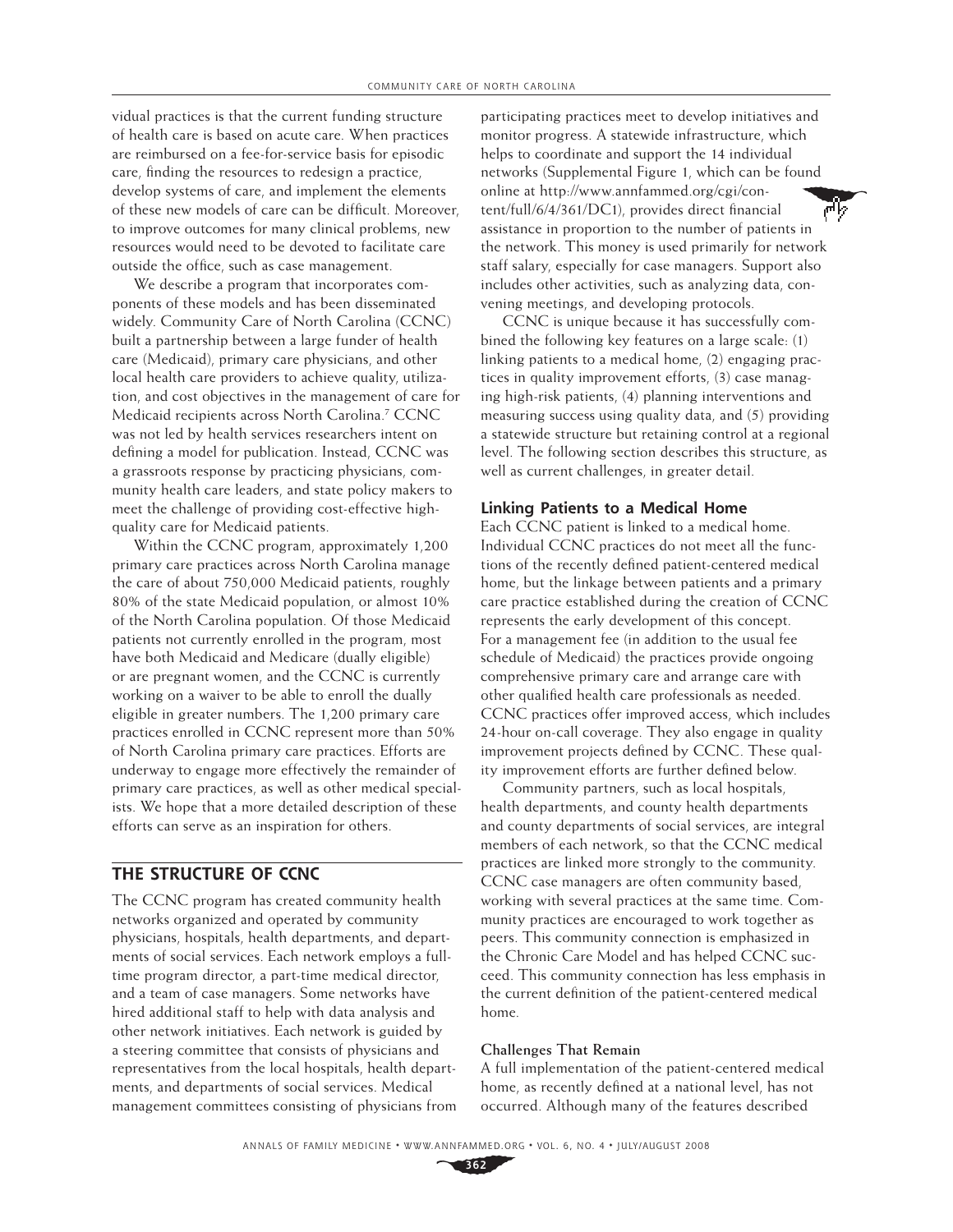above are consistent with the patient-centered medical home, other features, especially those focusing on practice redesign, have not been implemented. CCNC does not currently support registries for its practices, nor does it expect practice redesign, such as open access. Effective electronic communication between practices and referral centers exist only in limited areas. CCNC is beginning to prioritize practice redesign efforts to achieve a hoped for more complete implementation.

Other challenges exist. The per patient management fee may be insufficient to manage more complex medical patients. To achieve further cost savings, the program has intentionally sought to recruit the sicker and more costly Medicaid patients. As a result, the percentage of patients with more complicated chronic illnesses in the program has risen, yet the management fee has increased only slightly since the program was instituted a decade ago.

## **Engaging Practices in Quality Improvement Efforts**

When practices sign on to be part of CCNC, they agree to participate in the quality improvement efforts of CCNC. CCNC as a statewide program defines areas of priority and provides guidelines on how to meet these priorities. Medical directors and network directors from each network share ideas in statewide quarterly meetings to help define initiatives, which currently include management of diabetes, asthma, and congestive heart failure, as well as emergency department and pharmacy utilization.

Quality improvement efforts vary, however, from network to network. The steering committee and medical management committee of each network, using knowledge of the local community, define how to implement the priorities locally. These groups also define additional priorities based on local need. Examples of local initiatives include a focus on chronic obstructive pulmonary disease, gastroenteritis, childhood development, and mental health integration. Local networks have varied widely in their efforts to improve quality in these areas. Some networks have provided practical assistance, such as supplying practices with asthma flow sheets and up-to-date diabetes guidelines.

Because of the regional network structure of CCNC, each region's medical director can encourage participation in a collegial way that would not be possible with a more centralized program. CCNC also provides audit data to practices that allow them to compare their care outcomes with those of other local practices, a benchmarking activity that fosters friendly competition. Physician champions in the individual

practices promote implementation. In one network, high emergency department visit rates prompted physicians to organize an after-hours clinic. More recently some networks have hired quality improvement coaches to work on practice redesign with individual member practices.

#### **Challenges That Remain**

Engaging practices with small number of Medicaid patients is difficult because the quality data fed back to these practices are less meaningful when CCNC patients make up only a very small percentage of the practice. As network efforts expand to patients with more complex chronic conditions, CCNC also faces the challenge of more actively involving medical subspecialists. When created, CCNC focused primarily on outpatient primary care. In initiatives that focus on such conditions as congestive heart failure and polypharmacy, it will be important to involve the subspecialists who also see CCNC patients.

#### **Case Managing High-Risk Patients**

Optimal care for chronic disease is a complex task, often requiring difficult treatment regimens and major lifestyle changes. Case managers can complement the work of physicians to help patients adhere to treatment recommendations and make needed lifestyle changes. Case management has been shown to improve health outcomes.<sup>8</sup> Yet small practices are frequently unable to afford their own case manager. By joining a network, the practices gain access to a team of case managers who work with all patients in a given network. A single practice may share a case manager with several other small practices. Although the ratio of case managers to patients is generally high (about 1:4,000), relatively few patients use a disproportionate share of resources, and the case managers work closely with this smaller group.

The group of patients in need of case management is identified primarily through claims data. For example, CCNC patients with multiple emergency department visits, a high number of medication claims, or diagnoses of asthma, diabetes, or congestive heart failure are selected for case management. Clinicians in CCNC practices can also refer patients for case management. The case managers are aided in their work by CCNC-specific management software, which links to Medicaid claims data and thus identifies high-risk patients, allows case managers to see health care utilization of their clients, and allows for documentation of care and communication with other case managers.

What differentiates CCNC case managers from case managers in commercial insurance programs is the managers' relationship with the practices. Because

**<sup>363</sup>**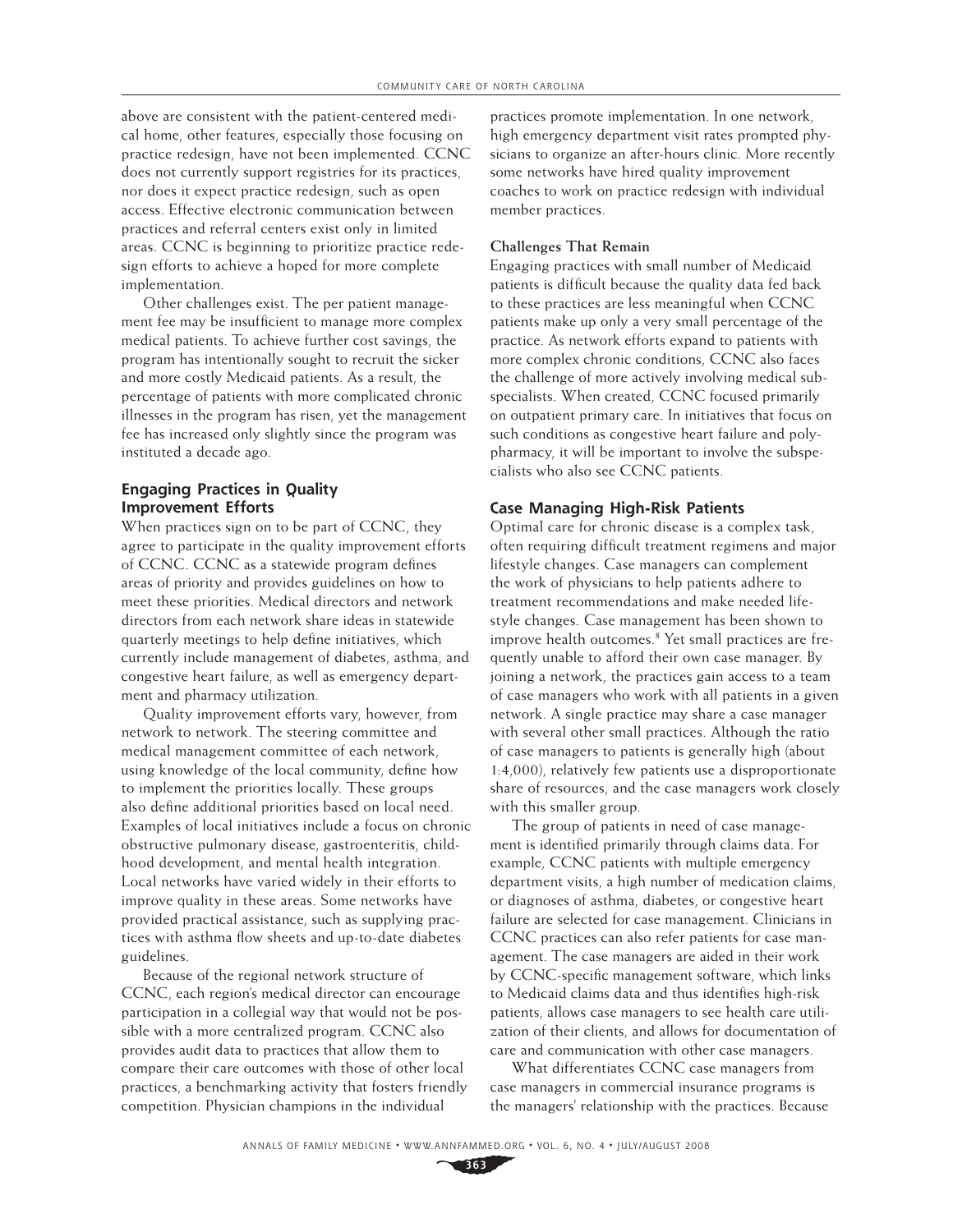of the local nature of the networks, each case manager is able to establish a personal relationship with each practice, which fosters more efficient communication between the case managers and the practices.

#### **Challenges That Remain**

Physicians in busy practices have little time to meet with case managers, yet case management has been most successful when case managers and clinicians regularly share treatment plans. Networks continue to find creative ways to get case managers and clinicians together. In some networks, Web-based electronic health records have been effective ways to communicate when case managers are not in the practice. One network is piloting an effort to put case managers on the clinician's patient schedule, pay for the visit, and be assured of 10 to15 minutes of protected time with the physician.

### **Planning Interventions and Measuring Success**

The practice-specific data provided by CCNC has proved crucial in recruiting new practices to the networks, setting priority areas for the networks, and monitoring success. At the statewide level, a small CCNC staff works with the state Medicaid office to extract and sort patient claims data. Claims data generate information, such as the number of patients with diabetes who have had hemoglobin  $A_{1c}$  measured in the last year or the number of patients who were seen in the emergency department with a nonemergency diagnosis.

The central office also coordinates statewide audits that generate such patient-specific data as blood pressure readings or lipid levels. These data are aggregated by practice, compared with national and regional benchmarks, and shared with participating practices. Practices successful in one area share strategies for success with other practices. Control of the network remains in the hands of the local physicians, so sharing data fosters a sense of collaboration and desire to learn from each other. Feedback from the practices indicates that data sharing is one of the biggest benefits of belonging to a network. Many practices are too small to be able to create such report cards independently, and they value the efforts of CCNC to generate and share the data. The data are also used to identify patients for case management.

#### **Challenges That Remain**

Claims are generated for billing purposes and thus often are inadequate for defining quality in detail. Audit data are more accurate but more expensive to obtain. Data available to CCNC have proved effec-

tive for defining patients in need of case management and identifying outlier practices. These data have been used less successfully to rigorously explore outcomes across the 14 networks or to assess the impact of CCNC on statewide quality measures. CCNC is working more aggressively to collect statewide data for this purpose.

## **Providing Statewide Structure With Regional Control**

Local control has sustained the CCNC networks. Physicians weary of outside interference and bureaucratic hassles feel empowered by a network that can respond quickly to their needs and ideas. Local control fosters creativity and ownership, and each network decides how to prioritize and implement programs. Community physicians decide what is best for their practices based on their knowledge of the community and on trends in collected claims data. The broad medical community actively contributes to the network because local hospitals, departments of social services, and county health departments all belong to the networks.

Yet it is the statewide structure that has led to CCNC's current success and impact. The statewide infrastructure allows collaborative learning among networks. Initiatives piloted in individual networks can be rolled out across the state. As mentioned above, the statewide infrastructure also provides support services, such as analysis of claims data, development of protocols, and recruitment of statewide expertise. Such activities would be difficult to replicate in each of the 14 networks.

#### **Challenges That Remain**

Development of statewide protocols and expectations has helped ensure standardization of the program and has facilitated the measurement of statewide outcomes. Such standardization, which takes advantage of statewide expertise and efficiencies of scale, needs to be balanced by the success that has come from tailoring interventions based on the needs of local communities.

## **FUNDING CCNC**

The state Medicaid office has provided the funds for the infrastructure needed to operate the CCNC. It supports the small statewide staff and data collection efforts. In addition to the statewide infrastructure, each of the 14 individual networks has a staff that provides outreach to network practices and case management for high-risk patients. The state Medicaid office provides support for this network infrastructure as

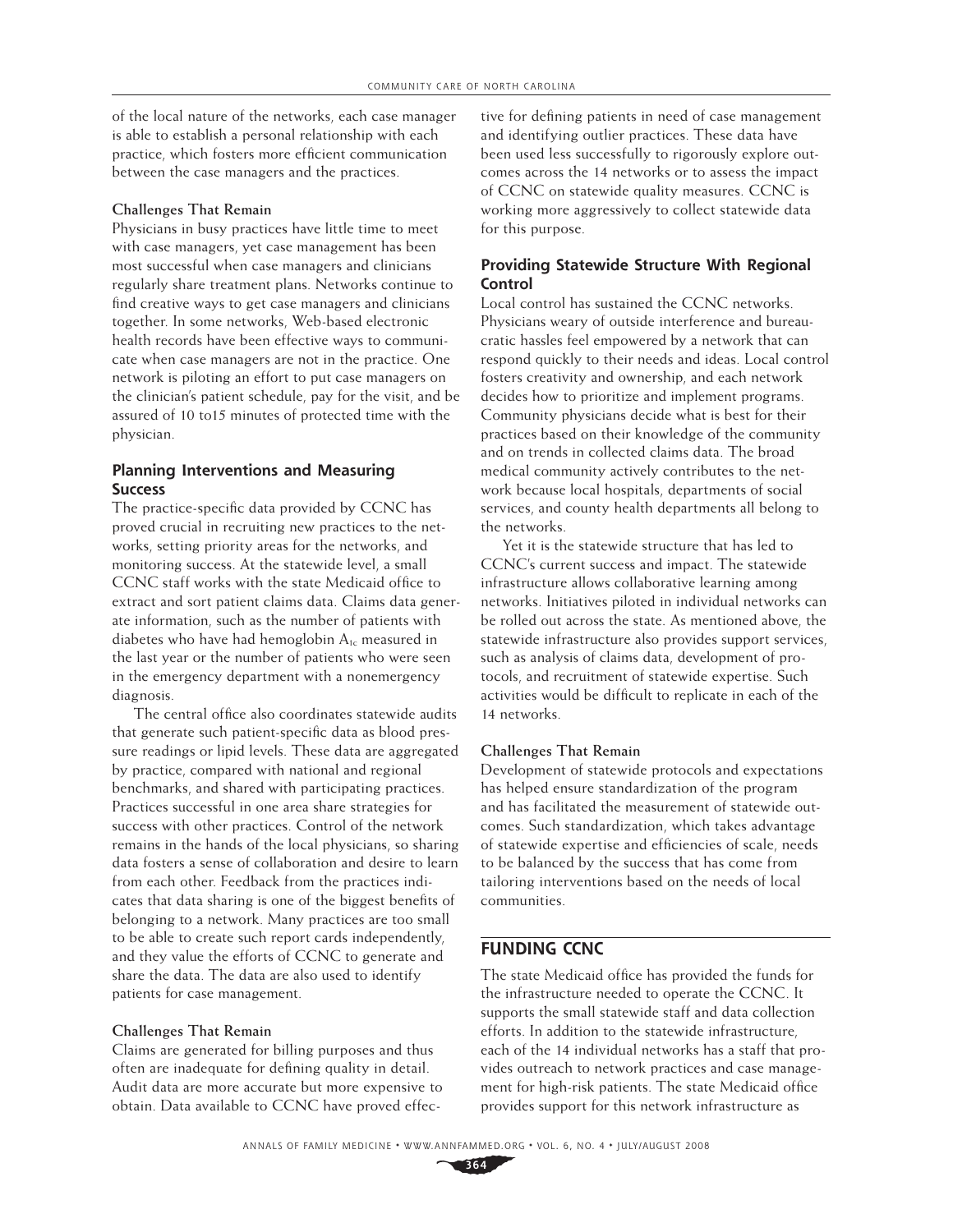well (\$3 per member in the network per month). Many networks augment this state support with grants from local and national organizations.

Finally the state Medicaid office supports the individual practices in the network. In addition to the usual Medicaid fee schedule, CCNC community practices receives money (an additional \$2.50 per member in the practice per month) to fund practice innovations that improve disease management for CCNC patients.

## **MEASURING THE SUCCESS OF CCNC**

CCNC was implemented to stem the tide of rising Medicaid costs, so any programmatic costs needed to be clearly justified. CCNC was able to provide this justification within the first few years of operation. A management consultant group, The Mercer Group (Atlanta, Georgia),<sup>9</sup> has provided objective outside assessments of cost savings. They calculated these cost savings by comparing actual costs with projected costs using historical 36 months of data for fiscal years 2000, 2001, and 2002. Using conservative modeling, CCNC saved the State of North Carolina \$60 million in fiscal year 2003. By 2006, savings had increased to \$161 million annually. More liberal modeling puts the cost saving at more than \$300 million annually by 2006. The largest savings were achieved in emergency department utilization (23% less than projected), outpatient care (25% less than projected), and pharmacy (11% less than projected).<sup>9</sup>

Beyond saving money, CCNC has also improved quality of care. Increasing asthma control, one of the first CCNC initiatives, provides the most dramatic illustration of improvements in care. Since initiation of the program, chart audits showed a 21% increase in asthma staging, and a 112% increase in the number of asthma patients who received influenza inoculations. Emergency department visits for CCNC children with asthma decreased by 8% during the first year of the program. Hospitalization rates for the same group during this time decreased by 34%, and rates have been sustained at these lower levels.<sup>10</sup> Because of the rapidly expanding size of CCNC, less rigorous baseline data are available for diabetes, but by 2007 CCNC patients were exceeding National Committee for Quality Assurance benchmarks in most areas (Table 1).10

In another measure of success, CCNC has created a large cadre of physicians and leaders in health care who support the CCNC model. Because of CCNC's statewide structure, members come from every county in North Carolina and speak up on behalf of CCNC. This powerful voice is difficult for state representatives to ignore when enacting health legislation. In further recognition of its achievements, CCNC was 1 of 7

winners of the Innovations in American Government Awards in 2007.<sup>11</sup>

## **THE CREATION OF CCNC: KEY FACTORS**

In this final section we highlight key factors that facilitated the creation and expansion of CCNC. These factors were determined from interviews with founding leaders of CCNC. We hope that this brief background will be helpful to readers who wish to re-create such a program elsewhere.

#### **Started Small**

In 1988, with the support of the Kate B. Reynolds Charitable Trust, the North Carolina Office of Rural Health conducted a demonstration project of a Primary Care Case Management (PCCM) model in Wilson County, a small rural county in eastern North Carolina. Two large multispecialty groups provided most of the ambulatory care for Medicaid patients in the county. For a small case management fee, in addition to the usual Medicaid fee schedule, these physicians agreed to manage the care of their Medicaid patients. This demonstration project showed some success with reducing unnecessary emergency department and specialty care use. The then Medicaid director, Barbara Matula, was impressed by the model's outcomes and supported the application for a 1915b Medicaid waiver to roll the program out to other counties. Although the PCCM model became less effective in controlling costs after the Emergency Medical Treatment and Active Labor Act passed and public rejected managed care, it established the foundation of linking patients with a primary care physician, a foundation on which CCNC was based a decade later.

### **Table 1. 2006 Community Care of North Carolina Diabetes Audit (n = 9,012)**

| <b>Measure</b>                                                           | <b>NCQA</b> <sup>a</sup><br><b>Threshold</b><br>$\frac{0}{0}$ | <b>CCNC</b><br><b>Patients</b><br>$\%$ |
|--------------------------------------------------------------------------|---------------------------------------------------------------|----------------------------------------|
| $HbA_1$ , control <7.0%                                                  | 40                                                            | 47 <sup>b</sup>                        |
| $HbA_1$ control > 9.0%                                                   | $<$ 15                                                        | 21                                     |
| Blood pressure control ≥140/90 mm Hg<br>$(SBP \ge 140$ or DBP $\ge 90$ ) | $<$ 35                                                        | 34 <sup>b</sup>                        |
| Blood pressure control <130/80 mm Hg<br>$(SBP < 130$ and DBP $< 80$ )    | 25                                                            | 37 <sup>b</sup>                        |
| LDL control $\geq$ 130 mg/dL                                             | $<$ 37                                                        | 10 <sup>b</sup>                        |
| LDL control <100 mg/dL                                                   | 36                                                            | 5b                                     |

 $CCNC = Commanity Care of North Carolina: DBP = diastolic blood pressure:$  $DPRP =$  Diabetes Physician Recognition Program;  $HbA_{1c} =$  glycated hemoglobin:  $LDL = low-density liponrotein cholesterol: NCOA = National Committee$ for Quality Assurance; SBP = systolic blood pressure.

<sup>a</sup> Threshold from NCQA DPRP 2006 used for comparison purposes only. **b** Meets threshold.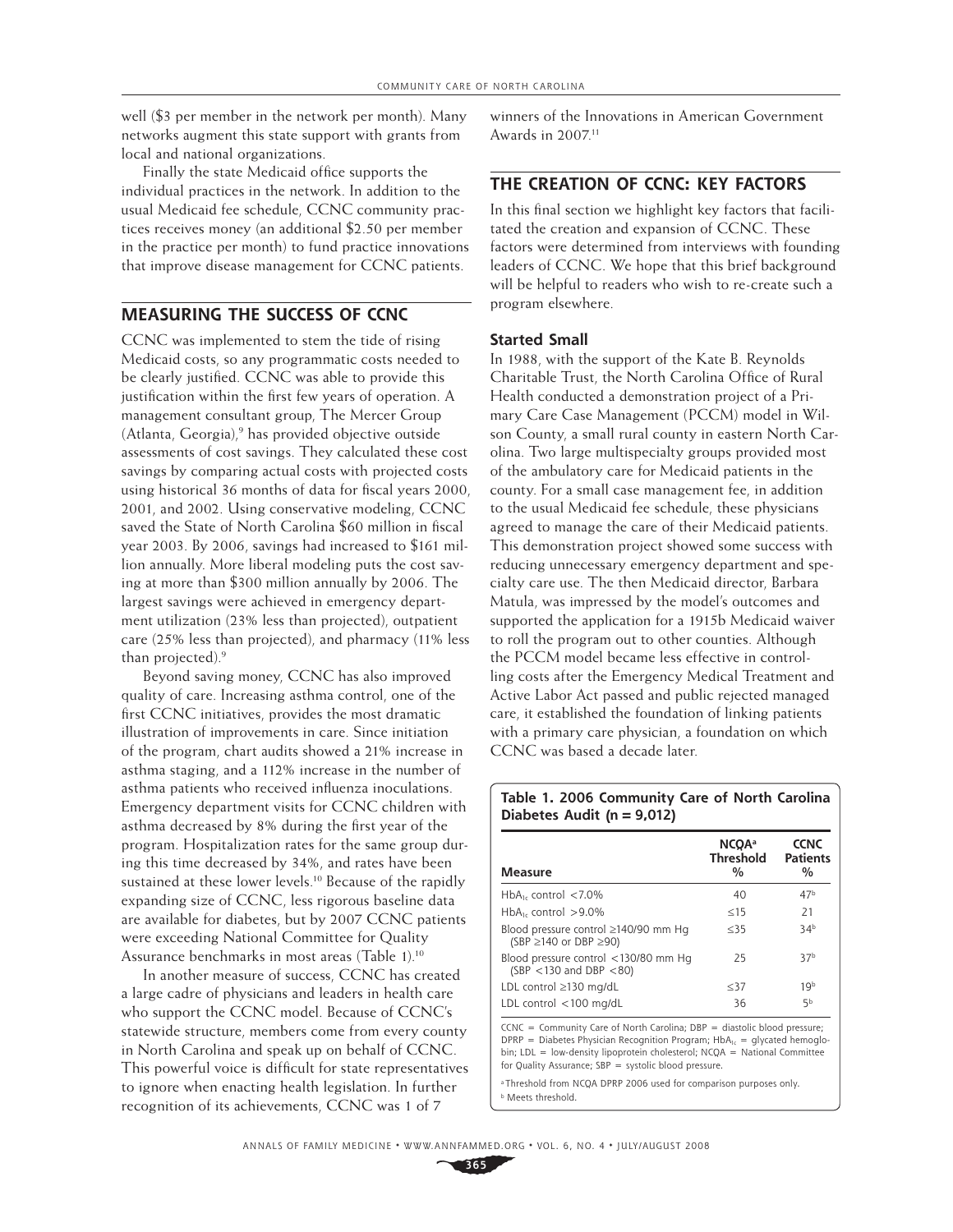## **Strong Physician Leadership From Outset**

Medicaid has a powerful regulatory function and, as such, is often viewed with mistrust by physicians. The Secretary of Health and Human Services, David Bruton, MD, a well-respected pediatrician, was able to overcome much of this mistrust when CCNC was created as a pilot program in 1998. A passionate supporter of the program, he believed that physicians must be engaged to improve the Medicaid program. He was able to generate legislative support, and physicians have been active in leading the program since its inception.

#### **Strong Office of Rural Health**

CCNC is administered out of the Office of Rural Health and Community Care. Jim Bernstein, the office's leader at the time of the creation of CCNC, was legendary in the State of North Carolina. His charisma and skills helped recruit practices and physician leaders, and trust he developed during many years of working with local communities helped overcome their skepticism of working with the state on a new Medicaid initiative. Early successes led to backing from legislative leaders, the Department of Health and Human Services, and the governor's office, which allowed for the expansion of the program statewide. The Office of Rural Health's community orientation has helped sustain the program by recognizing and celebrating regional differences among networks while promoting the program on a statewide level.

#### **Best Practices From Pilot Programs**

Initially several structures were tested for organizing practices. A centralized pilot program engaged selected practices across the state that had a large number of Medicaid patients. Other pilot programs centered around and operated out of community health centers, health departments, and academic medical centers. Two pilot programs involving entire communities proved to be the most successful and were expanded statewide (Supplemental Figure 1). This community model used a not-for-profit 501C3 structure and required participation by enough practices to care for at least 70% of Medicaid patients in that community. It also required participation by the local hospitals, the county health departments, and the departments of social services. After testing the initial pilot programs, communities could join CCNC as networks only after those requirements were met.

#### **Created During Crisis**

Sometimes a crisis is needed to overcome the inertia of the status quo, and in the mid 1990s talk of funding Medicaid through block grants created a crisis in North Carolina. Emerging managed care systems saw a business opportunity and lobbied to secure contracts to manage the North Carolina Medicaid program. Threatened by possible severe cuts in reimbursement and loss of independence, physicians saw CCNC as the opportunity to maintain local control. Physicians who might not have otherwise participated did so in the face of this outside threat. As a result, state leadership refused the so-called budget savings promise by commercial insurers.

In conclusion, during the past decade various models have been proposed to improve delivery of chronic care and preventive services, many of which provide an idealized version of care that seems out of reach for practicing physicians. CCNC has not only implemented a model of care that incorporates a number of the elements proposed by these models of care, it has also moved beyond the demonstration phase to prove that this model can be scaled and implemented across an entire state by practicing physicians in busy outpatient practices.

CCNC has created a modified version of the medical home where patients are assigned to a primary care home that provides comprehensive longitudinal care, where case managers provide wrap-around services, where practice-specific data are used to improve care, where practices learn from each other, and where community partners support care. The program supports itself fiscally and has shown important improvements in quality of care. It is a model of care that has moved beyond theory and could be implemented across the country.

#### **To read or post commentaries in response to this article, see it online at http://www.annfammed.org/cgi/content/full/6/4/361.**

**Key words:** Medical home; Medicaid; case management; community networks; medically underserved; chronic disease

Submitted September 3, 2007; submitted, revised, February 2, 2008; accepted March 4, 2008.

#### **References**

- 1. Catlin A, Cowan C, Hartman M, Heffler S. National health spending in 2006: a year of change for prescription drugs. Health Aff (Millwood). 2008;27(1):14-29.
- 2. Grumbach K, Bodenheimer T. A primary care home for Americans: putting the house in order. JAMA. 2002;288(7):889-893.
- 3. Nolte E, McKee CM. Measuring the health of nations: updating an earlier analysis. Health Aff(Millwood). 2008;27(1):58-71.
- 4. Bodenheimer T, Wagner EH, Grumbach K. Improving primary care for patients with chronic illness; the chronic care model, Part 2. JAMA. 2002;288(15):1909-1914.
- 5. American Academy of Family Physicians (AAFP), American Academy of Pediatrics (AAP), American College of Physicians (ACP), American Osteopathic Association (AOA). Joint Principles of the Patient-Centered Medical Home. http://www.aafp.org/ online/en/home/publications/news/news-now/professional-issues/ 20070306medhomeprinciples.html. Accessed Dec 15, 2007.

ANNALS OF FAMILY MEDICINE ✦ WWW.ANNFAMMED.ORG ✦ VOL. 6, NO. 4 ✦ JULY/AUGUST 2008

**366**